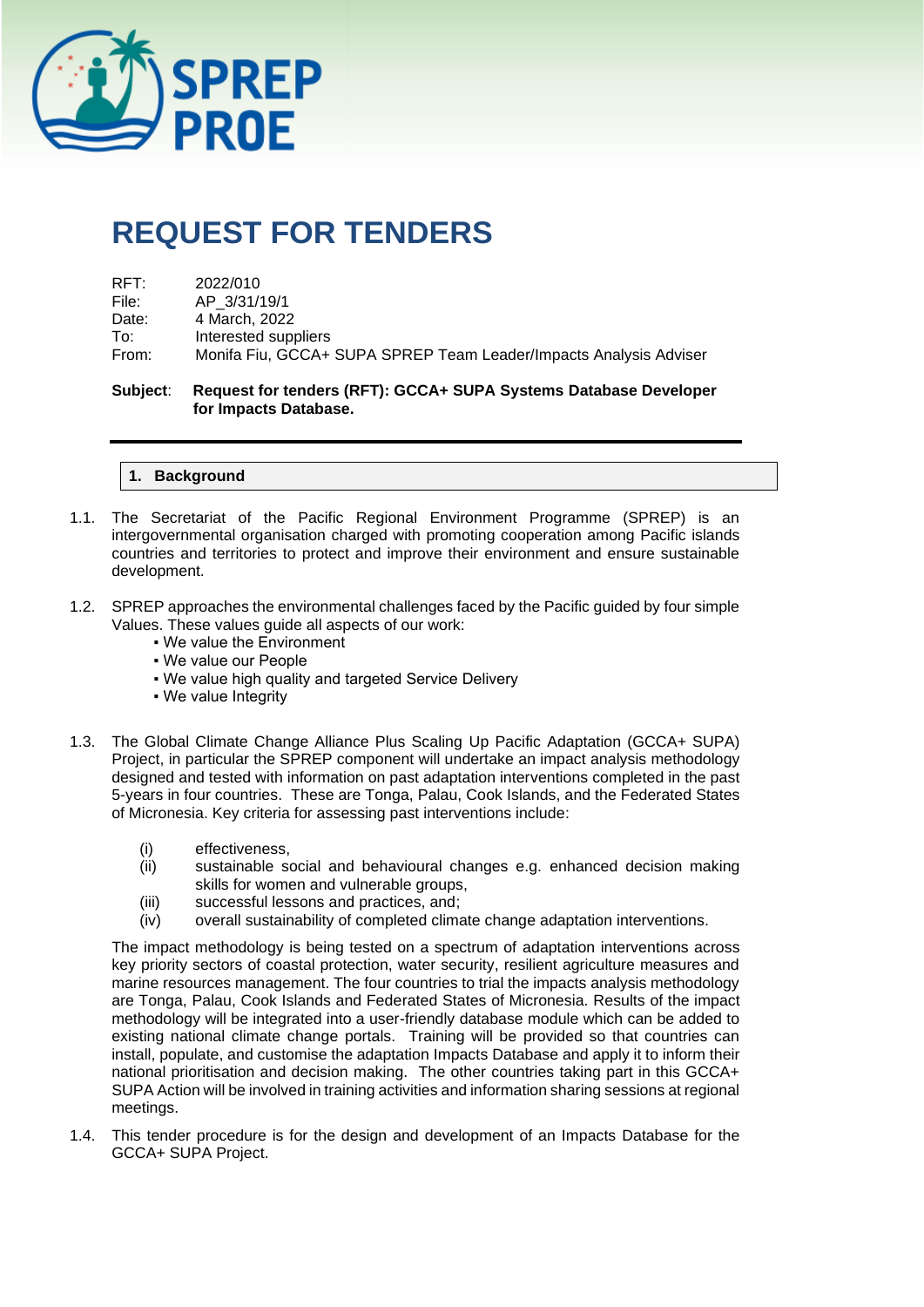

1.5. For more information, see: [www.sprep.org.](http://www.sprep.org/)

#### **2. Specifications: statement of requirement**

- 2.1. SPREP would like to call for tenders from qualified and experienced professionals in this area of expertise who can offer their services to the GCCA+ SUPA Project at SPREP.
- 2.2. Services requested:
	- i. Prepare a plan and schedule detailing the delivery of this work.
	- ii. Analyse and document in detail the business needs and the processing requirements of the new system including a review of the physical processes and activities of the existing systems.
	- iii. Generate, evaluate, and review alternatives with provision of prototypes on how the Impacts database should look like.
	- iv. Design the solution system based on the requirements defined and decisions made during analysis.
	- v. Build, test and install a reliable information system with trained users ready to benefit as expected from use of the system.
	- vi. Report and issue feedback to the GCCA+ SUPA SPREP Project Team and SPREP IT at the end of each phase of analysis, design, implementation, and ongoing support.
	- vii. Trainings for database (users and technical) to be provided for national focal contacts for sustained maintenance and use of the system.
	- viii. Provide support for resolving any issues to keep the system operating initially and during the lifetime of the system with support to the users and maintenance of the system.
- 2.3. Full specifications for the Terms of Reference and the specific statement of work for this tender are set out in Annex A.

2.4. The successful consultant must supply the services to the extent applicable, in compliance with SPREP's Values and Code of Conduct. compliance with SPREP's Values and Code of [https://www.sprep.org/attachments/Publications/Corporate\\_Documents/sprep](https://www.sprep.org/attachments/Publications/Corporate_Documents/sprep-organisational-values-code-of-conduct.pdf)[organisational-values-code-of-conduct.pdf.](https://www.sprep.org/attachments/Publications/Corporate_Documents/sprep-organisational-values-code-of-conduct.pdf) Including SPREP's policy on Child Protection, Environmental Social Safeguards, Fraud Prevention & Whistleblower Protection and Gender and Social Inclusion.

2.4. SPREP Standard Contract Terms and Conditions are non-negotiable.

## **3. Conditions: information for applicants**

- 3.1. To be considered for this tender, interested suppliers must meet the following conditions:
	- i. Submit details of tertiary qualification in Database Development/Information Management or equivalent.
	- ii. Must have at least 5 years' proven experience in systems analysis, design, and development.
	- iii. Proven experience in designing web-based application with key focus of information sharing, document repositories and working knowledge of Metadata standards.
	- iv. Good understanding on the current information/communication technologies and current challenges being faced in the Pacific.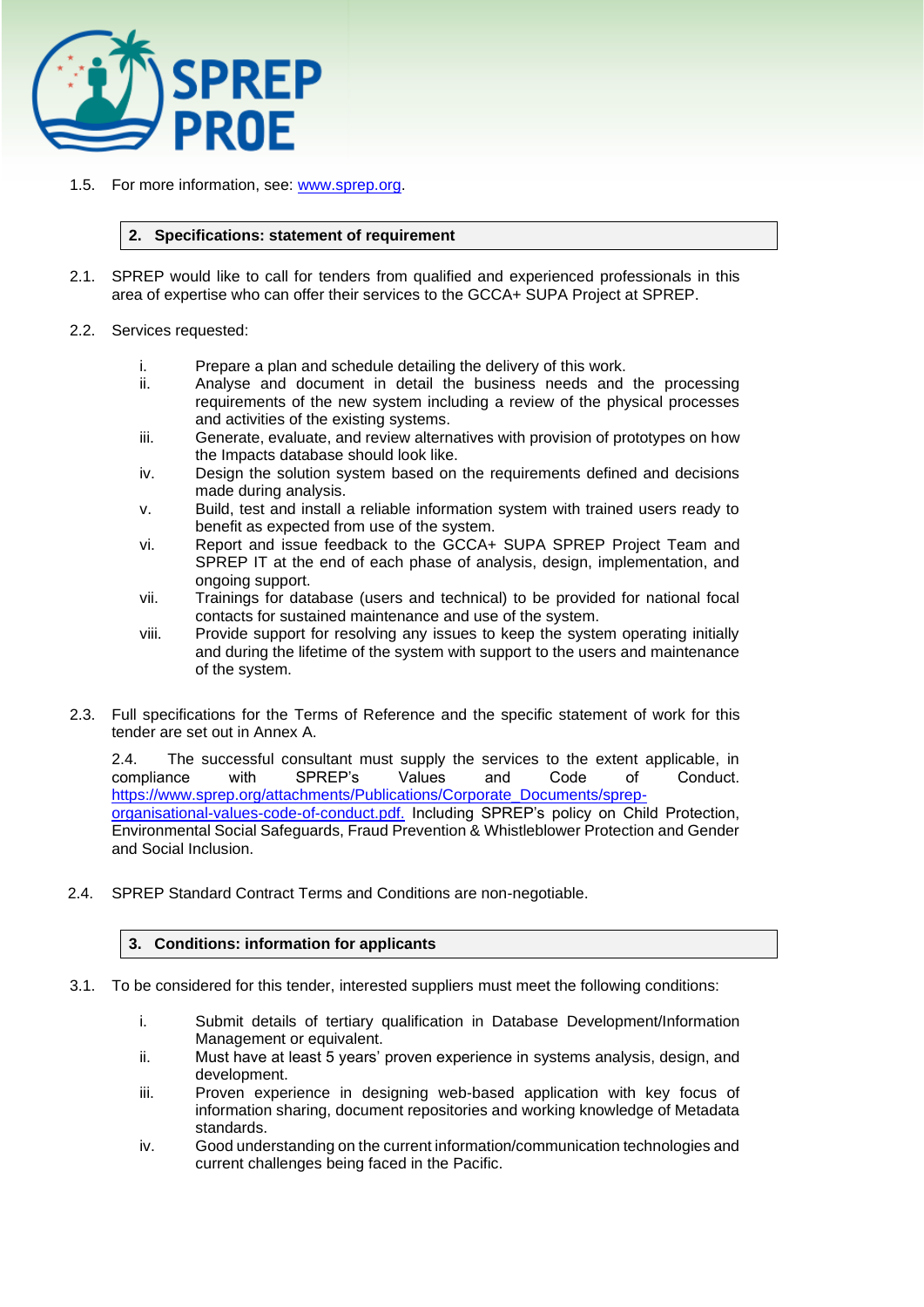

- v. Submit a detailed Curriculum Vitae (CV) to demonstrate that consultant has the relevant experience, skills, work ethics, and qualifications to carry out this contract successfully.
- vi. Complete the tender application form *(Please note you are required to complete all areas in full as requested on the form, particularly the statements to demonstrate you meet the selection criteria – DO NOT refer us to your CV. Failure to complete the tender application form will result in the application NOT being considered).*

*For the Technical and Financial proposals you may attach these separately;*

- 3.2 Tenderers must declare any areas that may constitute conflict of interest related to this tender and sign the **conflict of interest form** provided.
- 3.3 **Tenderer is deemed ineligible due to association with exclusion criteria, including**  bankruptcy, insolvency or winding up procedures, breach of obligations relating to the payment of taxes or social security contributions, fraudulent or negligent practice, violation of intellectual property rights, under a judgment by the court, grave professional misconduct including misrepresentation, corruption, participation in a criminal organisation, money laundering or terrorist financing, child labour and other trafficking in human beings, deficiency in capability in complying main obligations, creating a shell company, and being a shell company.
- 3.4 Tenderer must sign a declaration of **honour form** together with their application, certifying that they do not fall into any of the exclusion situations cited in 3.3 above and where applicable, that they have taken adequate measures to remedy the situation.

## **4. Submission guidelines**

- 4.1. Tender documentation should demonstrate that the interested supplier satisfies the conditions stated above and can meet the specifications and timeframes. Documentation must also include supporting examples to address the evaluation criteria.
- 4.2. Tender documentation should be submitted in English and outline the interested supplier's complete proposal:
	- a) **SPREP Tender Application form and conflict of interest form.** *(Please note you are required to complete in full all areas requested in the Form, particularly the Statements to demonstrate you meet the selection criteria – DO NOT refer us to your CV. Failure to do this will mean your application will not be considered).*

*For the Technical and Financial proposals you may attach these separately.* 

- b) **Honour form**
- c) **Curriculum Vitae** of the proposed personnel to demonstrate that they have the requisite skills and experience to carry out this contract successfully.
- d) **Technical Proposal** which contains the details to achieve the tasks outlined in the Terms of Reference and includes a detailed work plan and schedule of activities; and.
- e) **Financial Proposal** complete the form provided with a detailed outline of the costs involved in successfully delivering this project submitted in United States Dollars (USD). The proposal should be for consultancy fees costs, inclusive of all costs, including taxes, facilities, insurance, local travel, and associated costs, should be included in the financial proposal. Submitted proposals will be evaluated based on the best value for money.
- 4.3. Provide three referees relevant to this tender submission, including the most recent work completed.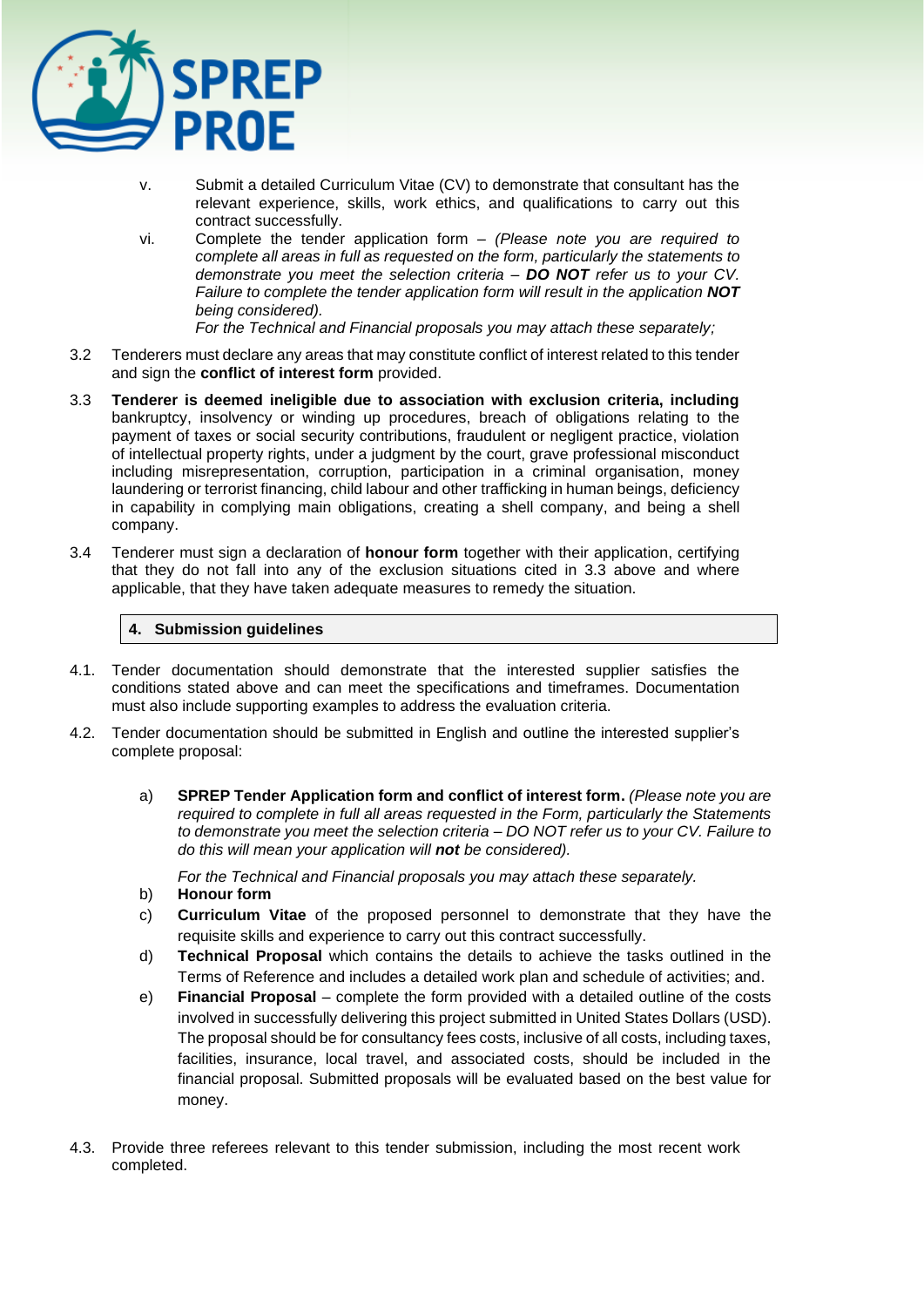

- 4.4. Tenderers/bidders shall bear all costs associated with preparing and submitting a proposal, including cost relating to contract award; SPREP will, in no case, be responsible or liable for those costs, regardless of the conduct or outcome of the bidding process.
- 4.5. The tenderer/bidder might be requested to provide additional information relating to their submitted proposal, if the Tender Evaluation Committee requests further information for the purposes of tender evaluation. SPREP may shortlist one or more Tenderers and seek further information from them.
- 4.6. The submitted tender proposal must be for the entirety of the Terms of Reference and not divided into portions which a potential tenderer/bidder can provide services for.
- 4.7 The Proposal must remain valid for 90 days from date of submission.
- 4.8 Tenderers must insist on an acknowledgement of receipt of tender.

## **5. Tender Clarification**

- 5.1. a. Any clarification questions from applicants must be submitted by email to [procurement@sprep.org](mailto:procurement@sprep.org) before 16 March 2022. A summary of all questions received with an associated response will be posted on the SPREP website www.sprep.org/tender by 18 March 2022.
	- b. The only point of contact for all matters relating to the RFT and the RFT process is the SPREP Procurement Officer.
	- c. SPREP will determine what, if any, response should be given to a Tenderer question. SPREP will circulate Tenderer questions and SPREP's response to those questions to all other Tenderers using the SPREP Tenders page (**<https://www.sprep.org/tenders>**) without disclosing the source of the questions or revealing any confidential information of a Tenderer.
	- d. Tenderers should identify in their question what, if any, information in the question the Tenderer considers is confidential.
	- e. If a Tenderer believes they have found a discrepancy, error, ambiguity, inconsistency or omission in this RFT or any other information given or made available by SPREP, the Tenderer should promptly notify the Procurement Officer setting out the error in sufficient detail so that SPREP may take the corrective action, if any, it considers appropriate.

## **6. Evaluation criteria**

- 6.1. SPREP will select a preferred supplier on the basis of SPREP's evaluation of the extent to which the documentation demonstrates that the tenderer offers the best value for money, and that the tenderer satisfies the following criteria.
- 6.2 A proposal will be rejected if it fails to achieve 70% or more in the technical criteria and its accompanying financial proposal shall not be evaluated.
	- i. Tertiary qualifications in Database Development/Information Management or equivalent (15%).
	- ii. At least five years of proven experience in systems analysis, design, development, and user-based training (15%).
	- iii. Proven experience in designing web-based application with key focus of information sharing, document repositories and working knowledge of Metadata standards (20%).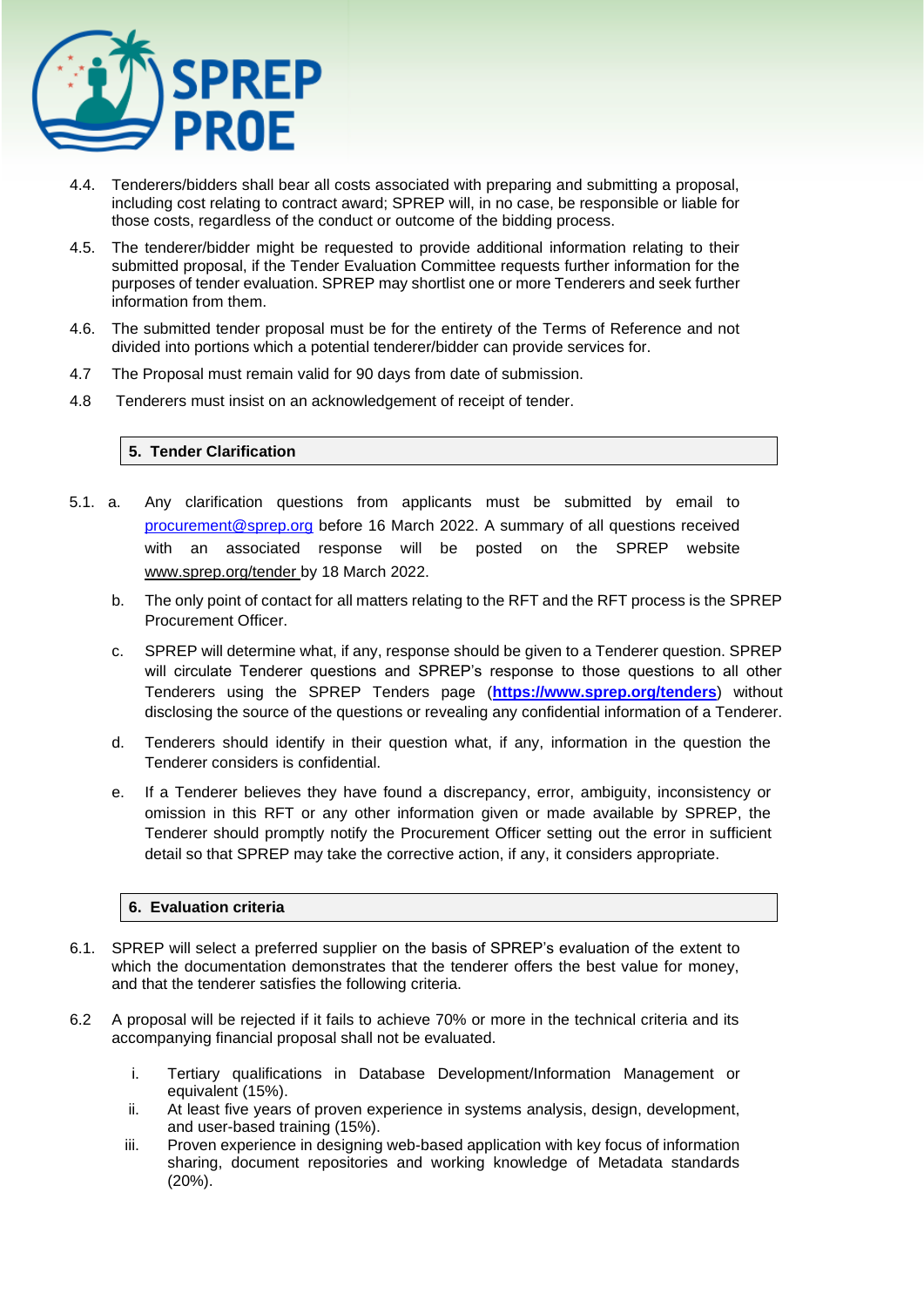

- iv. Good understanding on the current information/communication technologies and current challenges being faced in the Pacific (20%).
- v. Detailed technical proposal/workplan including timeframe (15%).
- vi. Detailed financial proposal (15%).

The following formula shall be used to calculate the financial score for ONLY the proposals which score 70% or more in the technical criteria:

Financial Score = a X $\frac{b}{c}$ 

Where:

a = maximum number of points allocated for the Financial Score

- b = Lowest bid amount
- $c =$  Total bidding amount of the proposal

## **7. Variation or Termination of the Request for Tender**

- 7.1 a. SPREP may amend, suspend or terminate the RFT process at any time.
	- b. In the event that SPREP amends the RFT or the conditions of tender, it will inform potential Tenderers using the SPREP Tenders page (**<https://www.sprep.org/tenders>**).
	- c. Tenderers are responsible to regularly check the SPREP website Tenders page for any updates and downloading the relevant RFT documentation and addendum for the RFT if it is interested in providing a Tender Response.
	- d. If SPREP determines that none of the Tenders submitted represents value for money, that it is otherwise in the public interest or SPREP's interest to do so, SPREP may terminate this RFT process at any time. In such cases SPREP will cancel the tender, issue a cancellation notice and inform unsuccessful bidders accordingly.
		- **8. Deadline**

## 8.1. **The due date for submission of the tender is: 01 April 2022, midnight (Apia, Samoa local time).**

- 8.2. Late submissions will be returned unopened to the sender.
- 8.3. Please send all tenders clearly marked 'RFT 2022/010: GCCA+ SUPA Systems Database Developer for Impacts Database.' to one of the following methods:

Mail: SPREP Attention: Procurement Officer PO Box 240 Apia, SAMOA Email: [tenders@sprep.org](mailto:tenders@sprep.org) (MOST PREFERRED OPTION) Fax: 685 20231 Person: Submit by hand in the tenders box at SPREP reception, Vailima, Samoa.

Note: Submissions made to the incorrect portal will not be considered by SPREP. If SPREP is made aware of the error in submission prior to the deadline, the applicant will be advised to resubmit their application to the correct portal. However, if SPREP is not made aware of the error in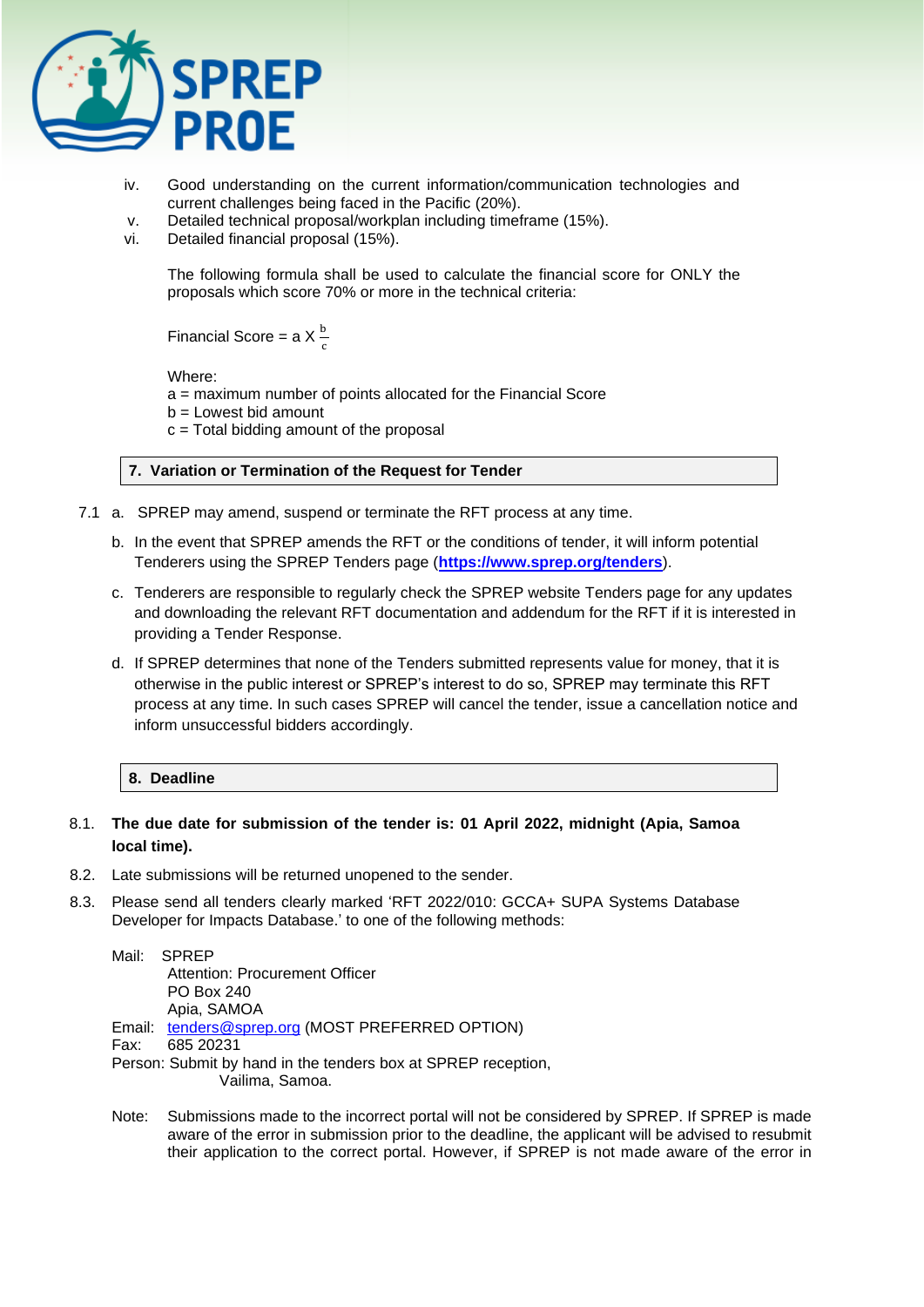

submission until after the deadline, then the application is considered late and will be returned unopened to the sender.

SPREP reserves the right to reject any or all tenders and the lowest or any tender will not necessarily be accepted.

SPREP reserves the right to enter into negotiation with respect to one or more proposals prior to the award of a contract, split an award/awards and to consider localised award/awards between any proposers in any combination, as it may deem appropriate without prior written acceptance of the proposers.

**A binding contract is in effect, once signed by both SPREP and the successful tenderer. Any contractual discussion/work carried out/goods supplied prior to a contract being signed does not constitute a binding contract.** 

**For any complaints regarding the Secretariat's tenders please refer to the Complaints section on the SPREP website** <http://www.sprep.org/accountability/complaints>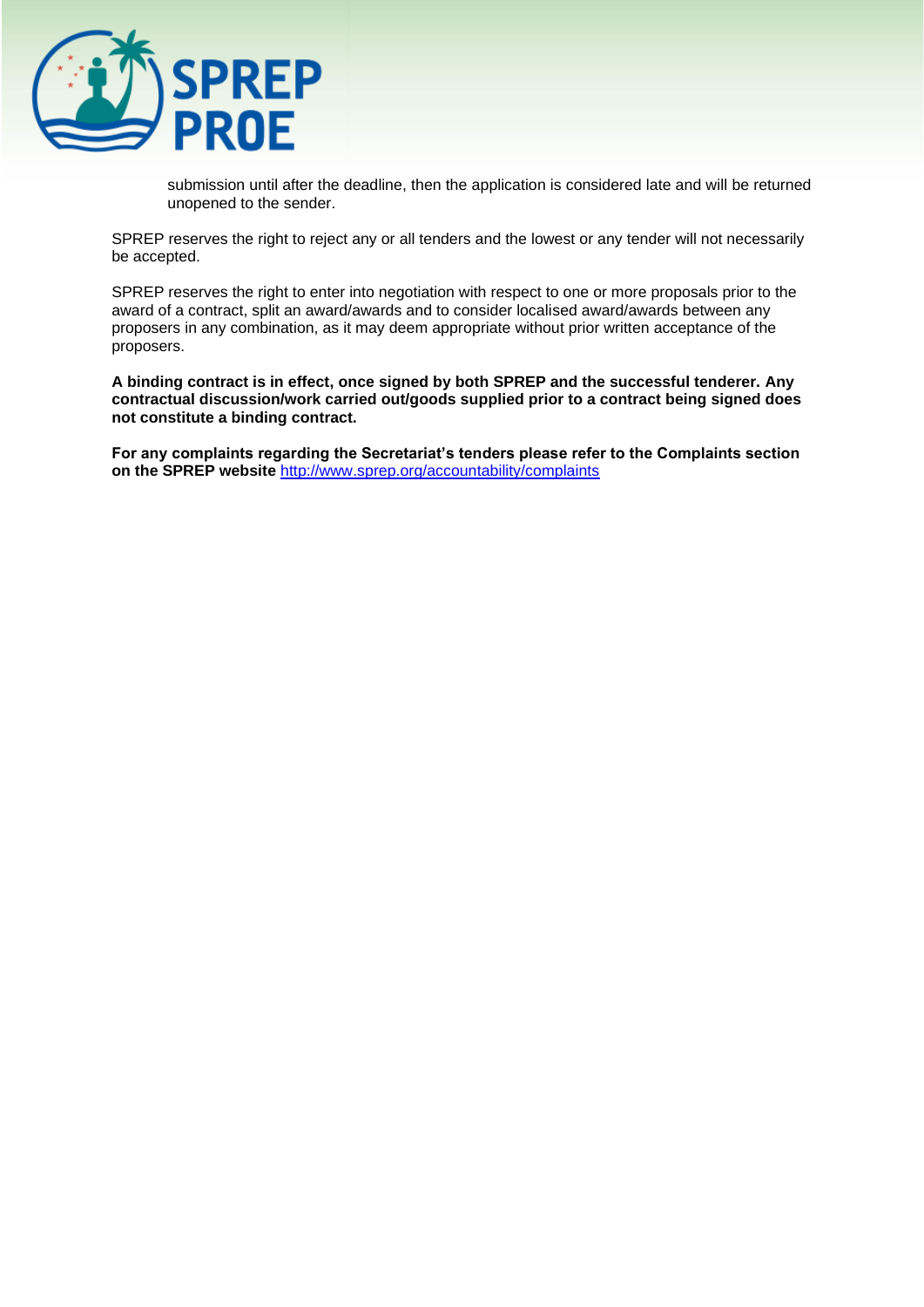

# **ANNEX A**

## **TERMS OF REFERENCE**

## **GCCA+ SUPA Systems Database Developer for Impacts Database.**

## **1. Objectives of the Contract**

This tender procedure is for the provision of technical services for the GCCA+ SUPA Project at SPREP to conduct the design and development of Impacts Database and provide technical support in liaison with the GCCA+ SUPA SPREP Project Team and SPREP IT.

## **2. Scope of Work and Description of Key Activities**

Reporting to the GCCA+ SUPA SPREP Team Leader/Impacts Analysis Adviser and SPREP IT Systems Developer/Analyst, the consultant will work with the SPREP team to design, build, test and install a reliable Impacts Database.

Specifically:

- Work with the GCCA+ SUPA SPREP Project Team and SPREP IT Systems Developer/Analyst to prepare a plan on requirements for a new system upon a review of existing system.
- Generate, evaluate, and review options with provision of prototypes on how the Impacts Database should look like.
- Build, test and install a reliable information system with trained users ready to benefit as expected from use of the system.

Trainings for database (users and technical) to be provided for national focal contacts for sustained maintenance and use of the system.

## **3. Specific Tasks**

The following essential functions are to be conducted under the guidance of the GCCA+ SUPA SPREP Project Team and SPREP IT Systems Developer/Analyst. These essential functions include, but are not limited to:

- Prepare a plan and schedule detailing the delivery of this work.
- To analyse and document in detail the business needs and the processing requirements of the new system including a review of the physical processes and activities of the existing systems.
- Generate, evaluate, and review alternatives with provision of prototypes on how the Impacts Database should look like.
- To design the solution system based on the requirements defined and decisions made during analysis.
- To build, test and install a reliable information system with trained users ready to benefit as expected from use of the system.
- Report and issue feedback to the GCCA+ SUPA SPREP Project Team and SPREP IT at the end of each phase of analysis, design, implementation, and ongoing support.
- To develop a module for inclusion in the impact database integrated to the Pacific Climate Change Portal (PCCP) 'starter pack' for national portals.
- Trainings for database (users and technical) to be provided for national focal contacts for sustained maintenance and use of the system.
- Provide support for resolving any issues to keep the system operating initially and during the lifetime of the system with support to the users and maintenance of the system.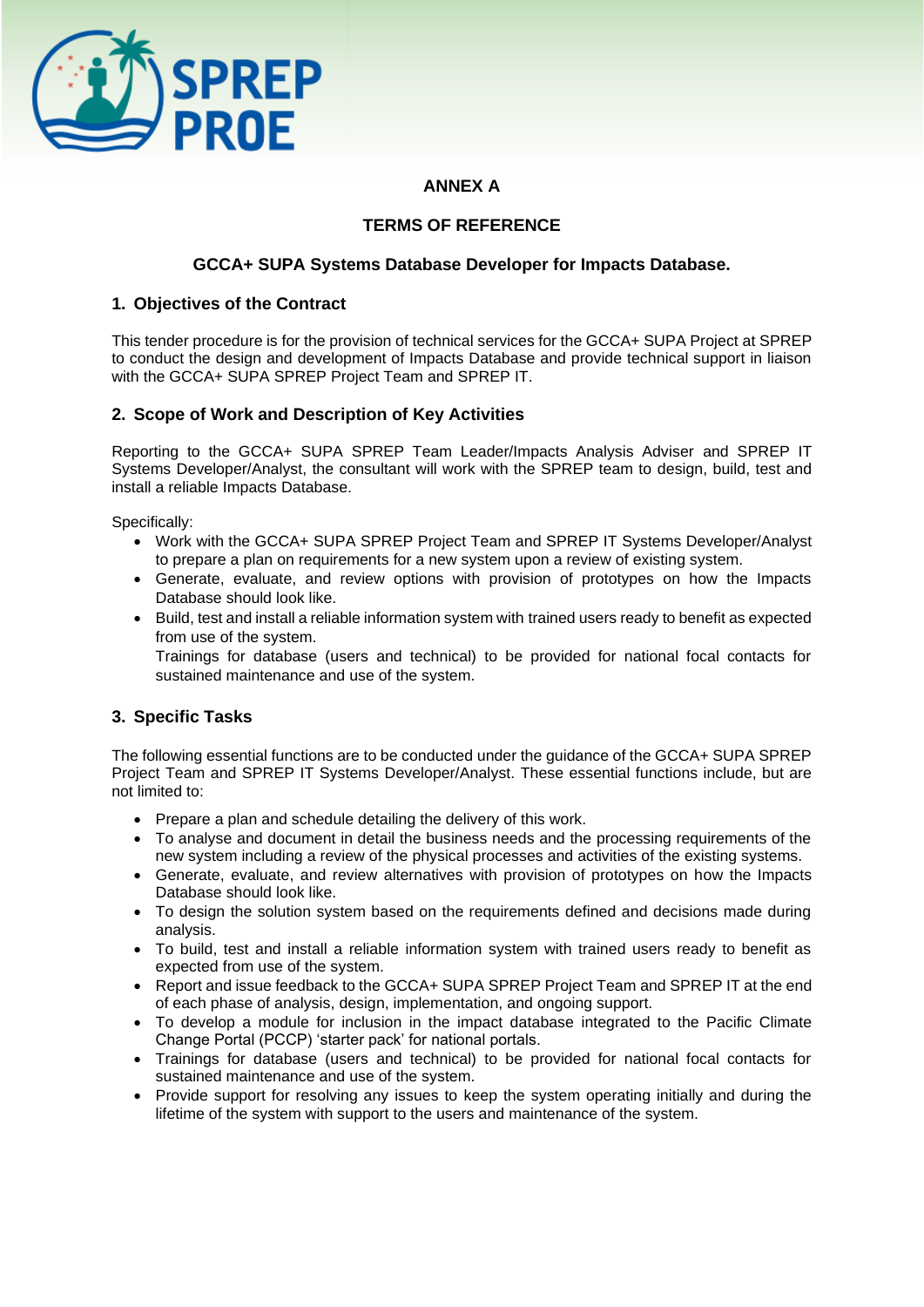

# **4. Logistical and Reporting Arrangements**

The consultancy will be funded through the GCCA+ SUPA Project at SPREP.

There is scope for this to be a remote working consultancy, therefore internet access is compulsory.

The consultant is to have own their technical equipment required to undertake this work.

The consultant will liaise with the GCCA+ SUPA SPREP Project Team Leader and SPREP IT Systems Developer/Analyst, for support and guidance.

## **5. Evaluation Criteria**

|                          | <b>Technical and Financial Evaluation Criteria</b>              | <b>Obtaining Score</b> |
|--------------------------|-----------------------------------------------------------------|------------------------|
| ı.                       | qualifications<br>Database<br>Tertiary<br>in.                   |                        |
|                          | Development/Information Management or equivalent.               | 15%                    |
| ii.                      | At least five years of proven experience in systems             |                        |
|                          | analysis, design, development, and user-based                   | 15%                    |
|                          | training.                                                       |                        |
| iii.                     | Proven experience in designing web-based application with key   |                        |
|                          | focus of information sharing, document repositories and working |                        |
|                          | knowledge of Metadata standards.                                | 20%                    |
| iv.                      | Good understanding on the current information/communication     |                        |
|                          | technologies and current challenges being faced in the Pacific. | 20%                    |
| V.                       | Detailed technical proposal/workplan and methodology including  |                        |
|                          | timeframe.                                                      | 15%                    |
| <b>Total (Technical)</b> |                                                                 | 85%                    |
|                          |                                                                 |                        |
| <b>Financial</b>         |                                                                 |                        |
| Vİ.                      | Detailed financial proposal.                                    | 15%                    |
|                          |                                                                 |                        |

## **6. Requirements**

The consultancy seeks to establish an online database system. It will also act as a portal for the public to browse the data that has been collected by the GCCA+ SUPA SPREP Project Team.

## **User Profiles**

We expect the following user profiles and access to the system:

| Role                   | Tasks                                                            |
|------------------------|------------------------------------------------------------------|
| Public/Unauthenticated | Browse the public site                                           |
|                        | Perform simple queries on the data using facets and<br>$\bullet$ |
|                        | filters                                                          |
|                        | Download the data                                                |
| Impacts Admin          | Update Impacts Database data                                     |
|                        | Manage users (create, block)<br>$\bullet$                        |
|                        | Manage content/navigation                                        |
| Site Admin             | <b>Full Access</b>                                               |

#### **Wireframe**

The following wireframe can be used as a guide for bidding. Actual wireframes will be developed by the consultant in consultation with SPREP.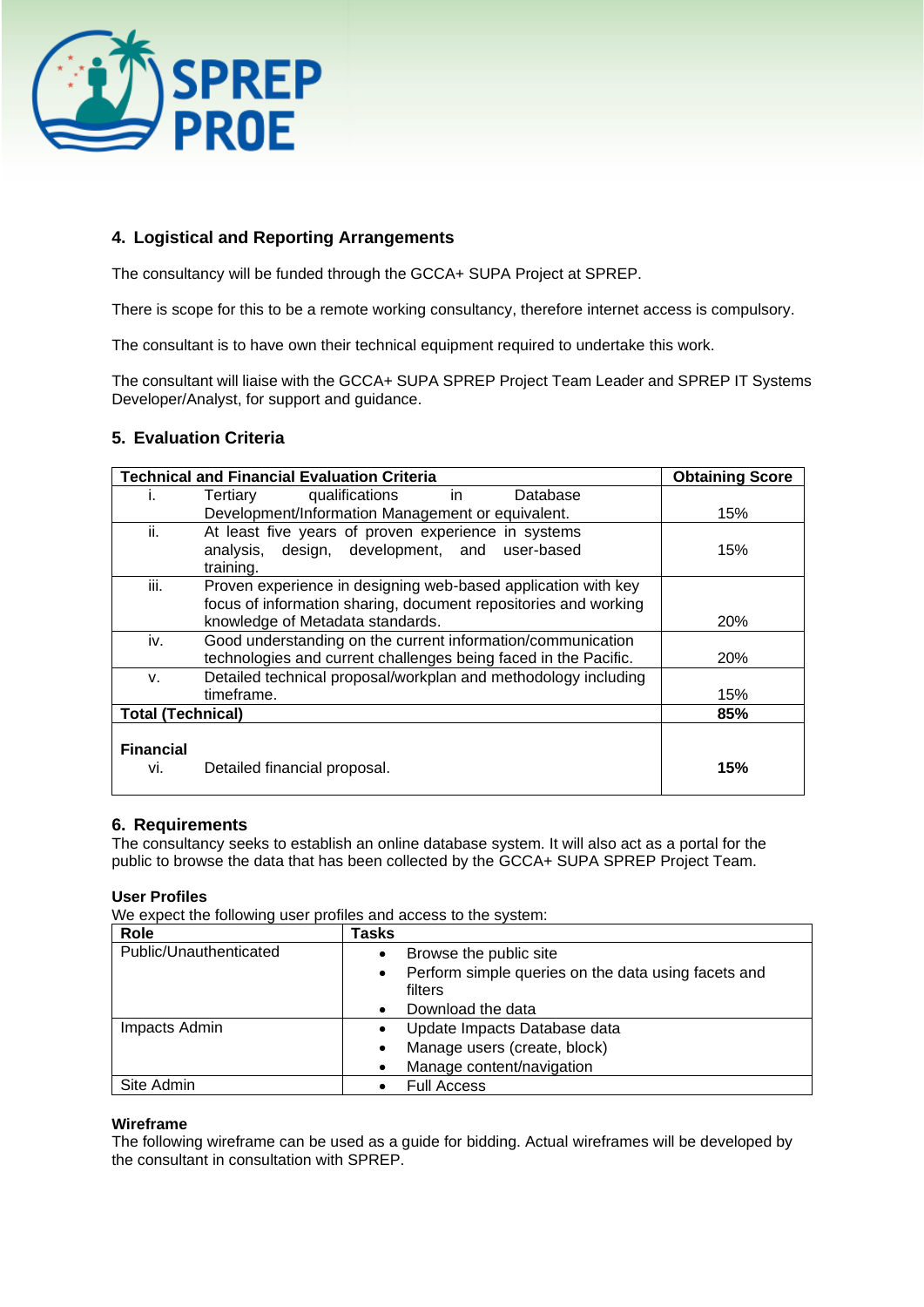



On this screen, the user will be able to query the data by applying different filters or performing a search. The left side will display an interactive map of the Pacific islands, showing various sites with basic information displayed when the user hovers the mouse on them. Clicking on a site would show more details about it. Inspiration can [found here.](https://impactdatabase.eu/explore/)

## **ER Diagram**

The following ER Diagram can be used as a guide for bidding. Actual ER Diagram will be developed by the consultant in consultation with SPREP.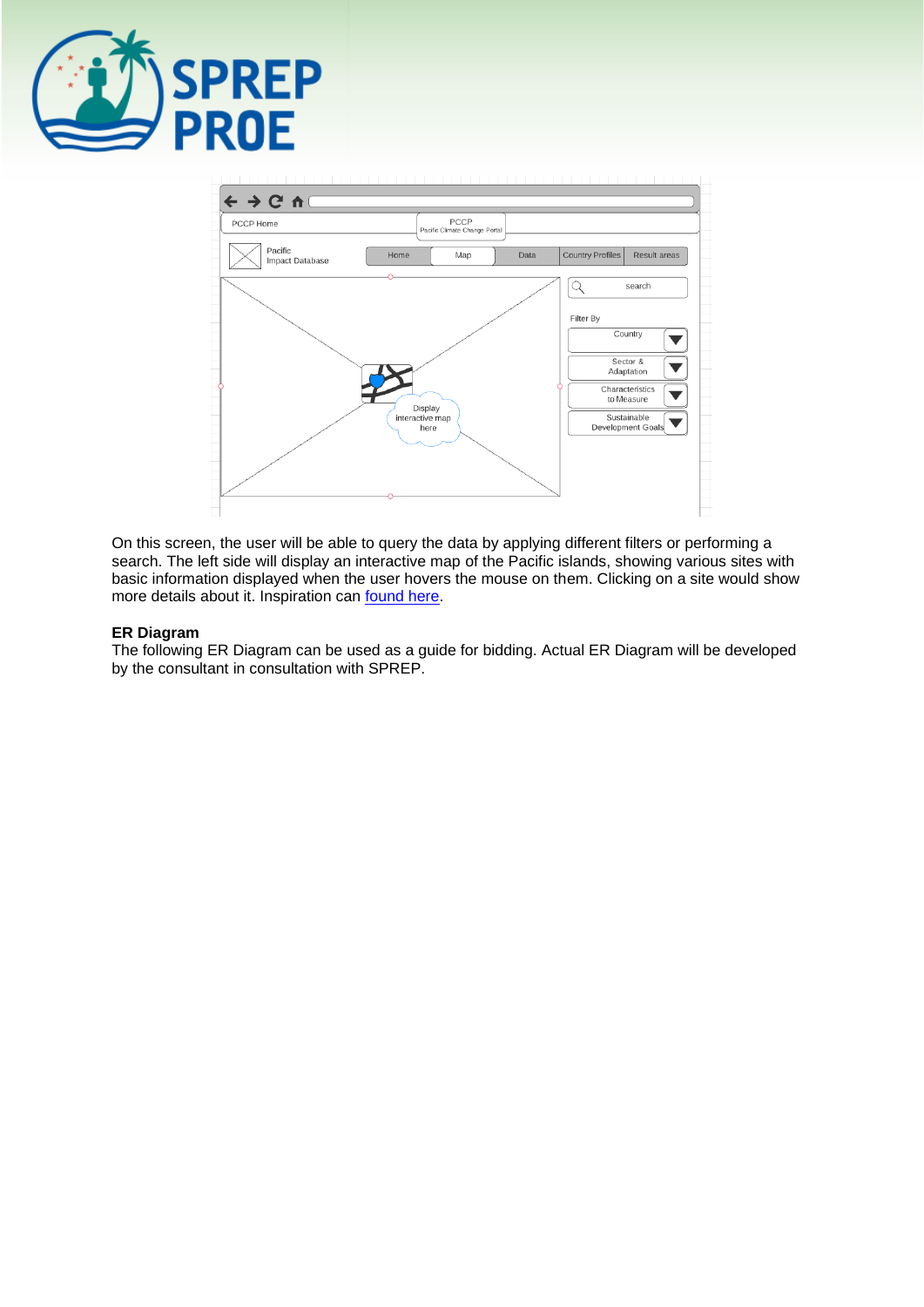

| Site                                |   | Activity                         |   | Country*               |                               |                                            |
|-------------------------------------|---|----------------------------------|---|------------------------|-------------------------------|--------------------------------------------|
|                                     |   |                                  |   |                        |                               |                                            |
| ID                                  |   | ID                               |   | ID                     |                               |                                            |
| Name / Village /<br>Community       |   | Country (list)                   |   | Name                   |                               |                                            |
| Country                             |   | Project (reference)              | → | Reference Sources      |                               |                                            |
| Sub-region*                         |   | Sector/ Subsector<br>(reference) |   | Project*               |                               |                                            |
| Island*                             |   | Intervension Type                |   | ID                     |                               |                                            |
| Location                            |   | (list)                           |   | Name                   |                               |                                            |
| <b>Total Population</b>             |   | Intervention (list)              |   | Year Started (int)     |                               |                                            |
| <b>Beneficiaries Type</b>           |   | Village (text)                   |   | Year Completed (int)   |                               |                                            |
| % of total Island                   |   | Coordinates<br>(geofield)        |   | Stakeholders           |                               |                                            |
| population                          |   | SDG (list)                       |   |                        |                               |                                            |
| % of total country<br>population    |   | <b>FRDP</b>                      |   | Sector*                |                               |                                            |
| Activity (reference)                |   |                                  |   | ID                     |                               |                                            |
|                                     |   |                                  |   | Name                   |                               |                                            |
|                                     |   |                                  |   |                        |                               |                                            |
| <b>Impact Assessment</b>            |   |                                  |   | Parent                 |                               |                                            |
| ID<br>Site (reference)              | т | Adaptation                       |   | <b>Climate Profile</b> | <b>Assets Value</b>           | <b>Assets Condition</b>                    |
| Climate Hazard                      |   | ID                               |   | ID                     | ID                            | ID                                         |
| Impacts Theme                       |   | Activity Type                    |   | Climate profile        | Site (reference)              | Degree of physical                         |
| Number of assets                    |   | Sub-Activity                     |   | Link to climate        | Impacts Theme                 | condition                                  |
| Number of Units                     |   | Date started                     |   | profile                | Number of                     | Measure Type                               |
| Total population                    |   | Date completed                   |   | Timeline (2010-2020)   | assets/habitats/species       | Length of coastline<br>protected (km)      |
| <b>Beneficiaries Type</b><br>Gender |   | <b>Adaptation Sector</b>         |   | Climate station        | Intervention                  | % coastline                                |
| Number of                           |   | Adaptation Subsector             |   |                        | Number of Units<br>Unit Value | protected/Total<br>coastline               |
| <b>Beneficiaries</b>                |   | Technology                       |   |                        |                               | Co-Benefit                                 |
| Level of Ownership                  |   | Climate Hazard                   |   |                        |                               | Co-benefit Value                           |
|                                     |   | Intervention Type                |   |                        |                               | Number of                                  |
|                                     |   | Intervention                     |   |                        |                               | assets/habitats/species<br>Number of Units |

## **Systems Integration**

The following systems integration is expected:

- SPREP Virtual Library It is expected that all publications uploaded to the Impacts database will be sent via [Web API](https://library.sprep.org/jsonapi/node/ctr) (json) to the SPREP Virtual Library for cataloguing. As required, publications may also be pulled across from the SPREP Virtual Library.
- Sigle Sign On (SSO) Authenticated users will be able to sign in using Azure AD using Open **ID**. Authentication configurations will be provided.
- Google Analytics (GA) GA code will be provided.

## **Skills Required**

- Systems Analysis
- Programming
- In-depth knowledge of Drupal 9
- Oral and written fluency in English

## **Preferred technology stack**

The solution should be in line with SPREPs' technology stack which include:

• Latest stable [Drupal 9](https://www.drupal.org/project/drupal/)

- Docker using [docker4drupal](https://github.com/Wodby/docker4drupal) docker-compose yaml which includes:
	- o Php 7.4 (or later), MariaDB, Nginx, Varnish, Redis, Solr